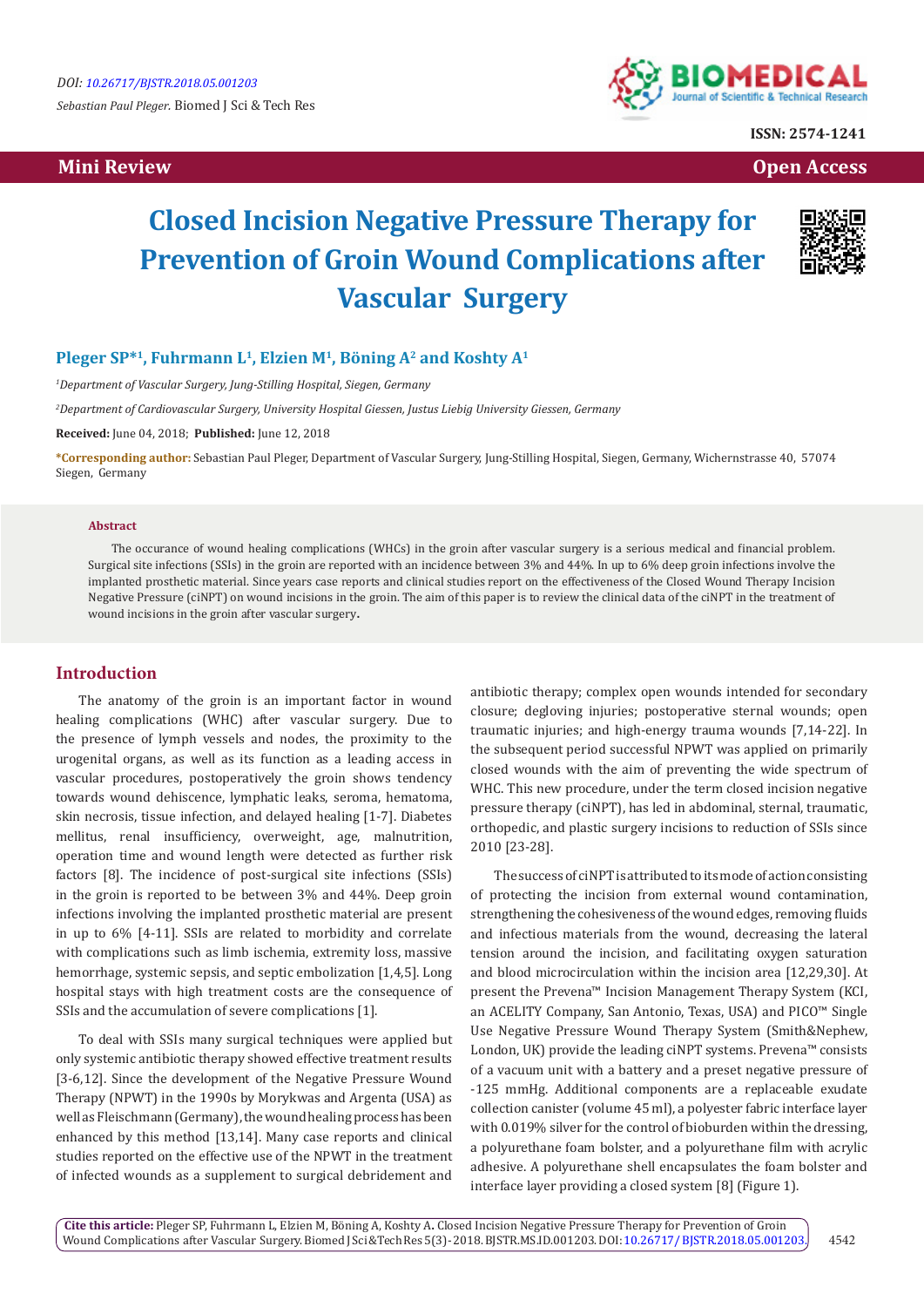



Figure 2: Primarly closed groin wound a) intraoperative b) on 5<sup>th</sup> postoperative day and c) on 30<sup>th</sup> postoperative day.

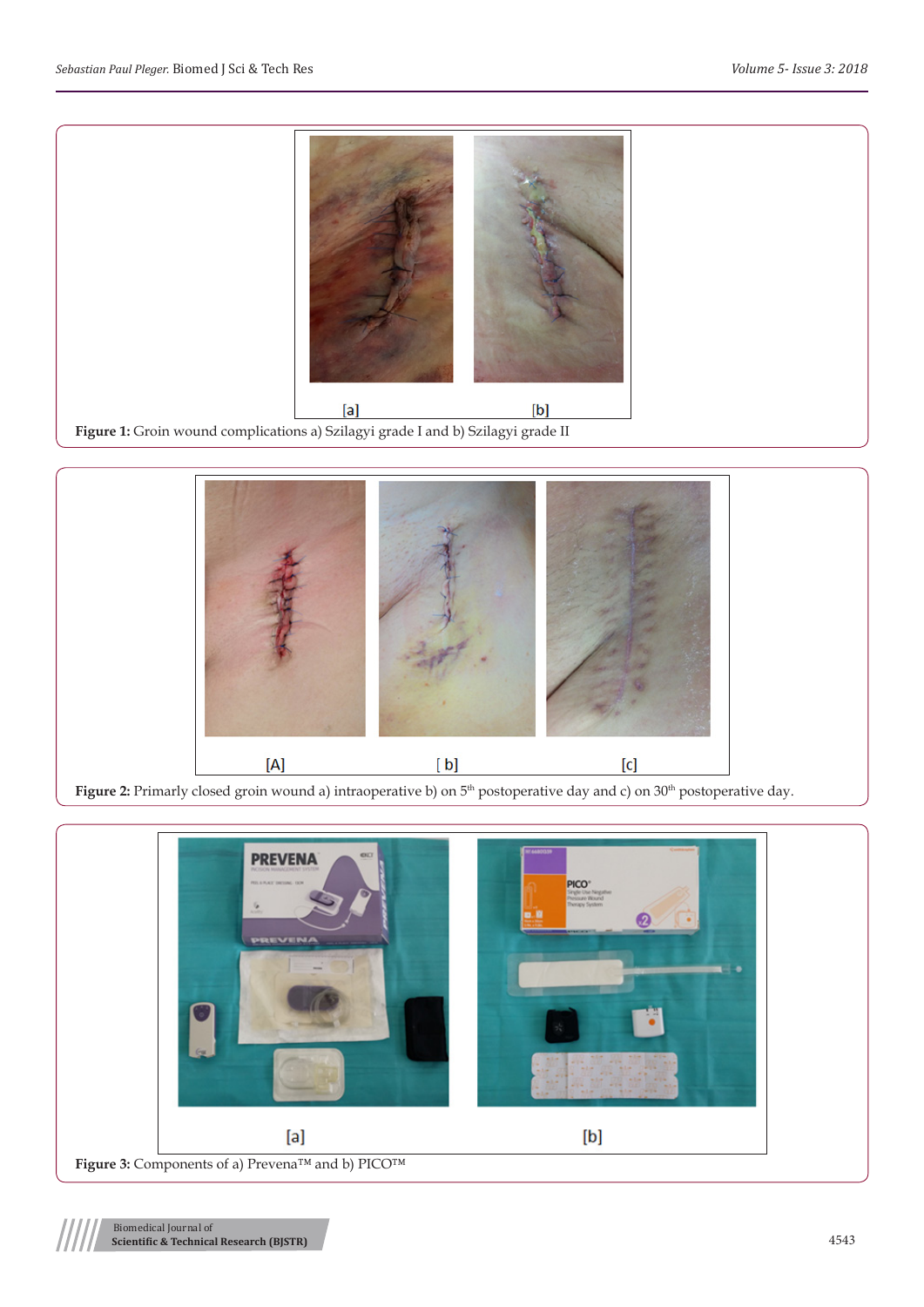

**Figure 4:** a) Prevena™ and b) PICO™ applied to the groin wound immediately after wound closure.

PICO™ consists of a battery powered vacuum unit which delivers a negative pressure of -80 mmHg and a 4 layer multifunction dressing design. Each layer of the dressing has a specific function. The silicone adhesive layer as the nearest to the wound protects the wound environment and decreases pain during the removal. The pioneering airlock layer spreads the negative pressure over the wound surface and enables the movement of secretions through the dressing. The super absorbent core keeps the secretions away from the wound and the top layer film has a high moisture transmission rate. Due to the multi-function dressing almost 80% of the exudate is lost by evaporation and 20% remains in the dressing [31] (Table 1). Despite many publications regarding ciNPT only five clinical studies exist which broach the issue of groin wounds after vascular surgeries. In these studies Prevena™ is the most frequently analyzed ciNPT system [4,8-10,32]. Only one clinical study concerning Prevena™ is based on randomized design including a subgroup analysis of risk factors and perioperative parameters [30]. Clinical studies concerning PICO™ on groin wounds after vascular surgeries are lacking (Figures 2-4).

| <b>Table 1:</b> Szilagyi classification of groin wound infections. |  |  |
|--------------------------------------------------------------------|--|--|

| Grade I   | Superficial infection that remains restricted on the skin                            |
|-----------|--------------------------------------------------------------------------------------|
| Grade II  | Infiltration of the subcutaneous layer without<br>participation of the arteria graft |
| Grade III | Infection involving the arterial graft                                               |

#### **Clinical Studies**

The first clinical results regarding the effectiveness of Prevena™ in patients with groin wounds after vascular surgery were published by Weir. In a pilot study 8 patients were treated with Prevena™ or a standardized wound dressing respectively after bilateral cut in the groin to perform either a femoro-popliteal bypass, femorofemoral cross over bypasses or Endovascular Aortic Repair (EVAR). After a follow up of 8 months, 2 WHCs (wound dehiscence and hematoma) were noticed in groins treated with Prevena™. Groin wounds with standardized wound dressing showed 3 WHCs (deep tissue necrosis and seroma) requiring revision surgery. A statistical significance was not revealed [10]. *Karl* and *Woeste* examined retrospectively the effect of Prevena™ in 28 patients. 14 patients with risk factors such as diabetes mellitus, renal insufficiency and revision surgery were treated with Prevena™ and showed no WHCs on the 7th postoperative day. In the Control-group consisting of 14 patients with approximately the same risk factors treated with a standardized dressing, only one WHC requiring revision surgery was noticed. The patients groups showed no significance regarding either therapy [11].

*Matatov et al*. retrospectively analyzed Prevena™ in 90 patients (115 groins) in comparison with either a skin adhesive or absorbent dressing after femoral revascularization, EVAR or Thoracic Endovascular Aortic Repair (TEVAR). The wound evaluation was based on the internationally recognized Szilagyi classification (Table 1). In 40 patients (52 groins) treated with Prevena™ only 3 wound infections (6%) in Szilagyi grade I on  $4<sup>th</sup>$  and 30<sup>th</sup> postoperative day were noticed. After the same follow up in the Control-group with 49 patients (63 groins), 19 wound infections (Szilagyi grade I 10, Szilagyi grade II 7, Szilagyi grade III 2) were detected. The analysis showed a significant reduction of wound infections (p=0.011) using Prevena™ [4].

*Koetje et al.* examined Prevena™ in a rectrospective study of 90 patients after femoral endartherectomy and femoral bypass. Prevena™ was used on 40 patients and conventional wound dressing on 50 patients. On the 4<sup>th</sup> postoperative day 7 WHCs were diagnosed in the Prevena™ group and 6 WHCs in the Control-group. Statistical significance was not proved [32]. *Pleger et al.* analyzed the effect of Prevena™ in comparison to a conventional absorbent dressing in a prospective randomized monocentric study entailing 100 patients and 129 groin incisions. Prevena™ was used on 43 patients (58 groins) and the conventional absorbent dressing on 57 patients (71 groins) after procedures including femoral revascularization, EVAR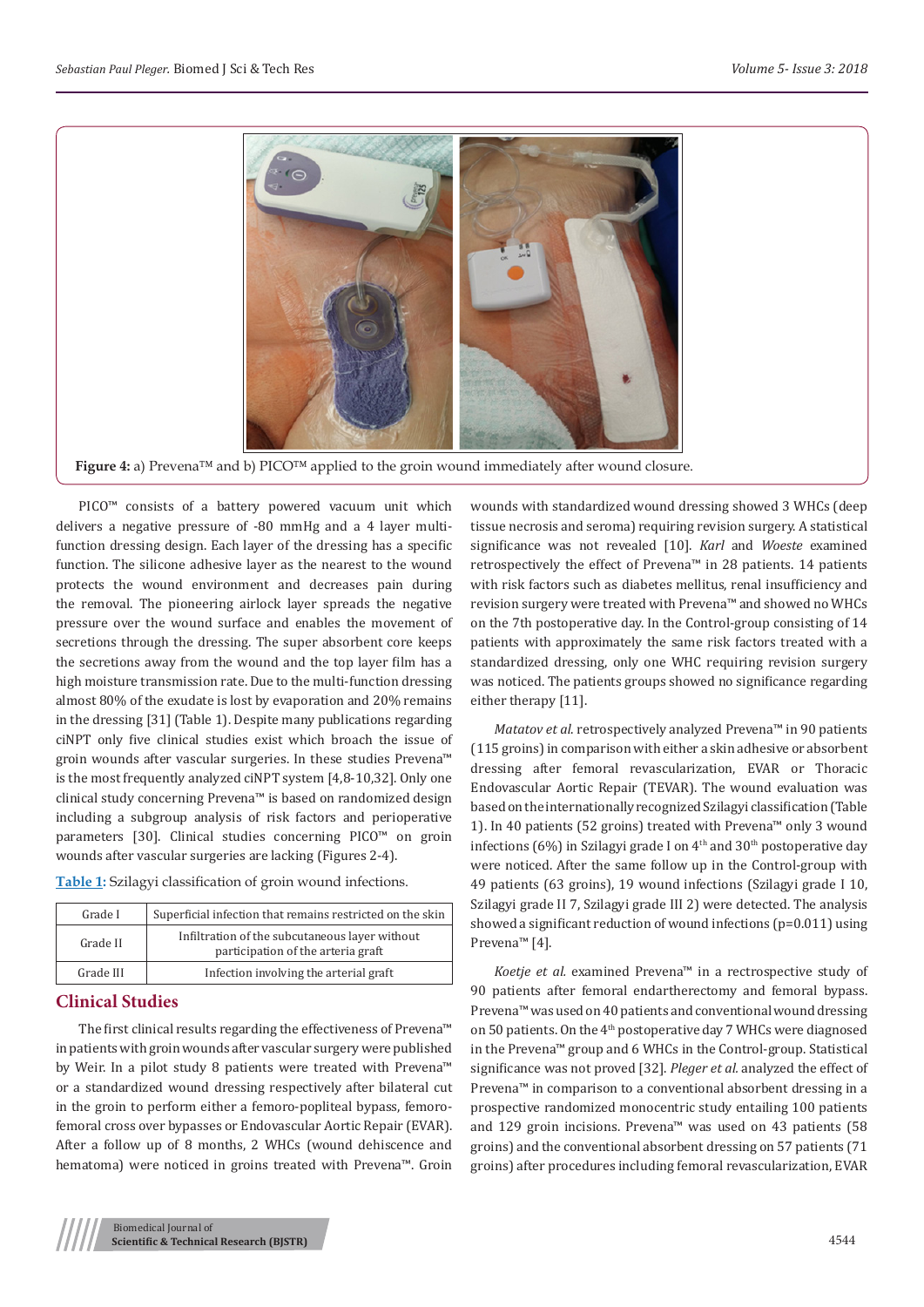or TEVAR. The wound evaluation was performed using the Szilagyi classification. The wound complication rate in the PREVENA™ group was 5 (8, 6%) and 30 (42, 3%) in the Control-group. On days 5 to 7 postoperatively the PREVENA™-group showed no WHCs and the Control-group 15 WHCs (Szilagyi grade I 5 and Szilagyi grade II 10). On day 30 postoperatively 5 WHCs were noticed in the PREVENA™-group (Szilagyi grade I 4 and Szilagyi grade II 1) and 15 WHCs in the Control-group (Szilagyi grade I 3, Szilagyi grade II 10 and Szilagyi grade III 2).

Statistical significance was proved in the first (p<0.0005) and the second evaluation period (p=0.023). The overall incidence of WHCs in both groups was also statistically significant (p<0.0005). Wound revision surgeries were performed in only 1 case in the PREVENA™-group, whereas in 10 cases in the Control-group. The difference between both groups was statistically significant (p=0.022). The additional subgroup analysis proved a significant effect of PREVENA™ with regard to the wound healing risk factors such as age ( $p<0.0005$ ), renal insufficiency ( $p<0.0005$ ), diabetes mellitus (p<0.0005), malnutrition (p=0.043), overweight (p<0.0005) and perioperative risk factors operation time ( $p$ <0.0005), wound length ( $p$ =0.003), hospital stay ( $p$ =0.001), and perioperative blood transfusion (p=0.004) [8].

#### **Conclusion**

Against the background of WHCs in the groin after vascular surgeries which cause serious therapeutical and financial problems for patients, physicians and the financial system, appropriate solutions are needed. Thus the introduction of ciNPT as delivered by Prevena™ provides a way of preventing severe postoperative healing courses of groin wounds. In comparison to standardized wound dressing Prevena™ shows in two studies an significant reduction of WHCs in the groin after vascular surgeries [4,8]. Furthermore, a significant effect of Prevena™ could be shown in revision surgeries as well as in wound healing risk factors and perioperative risk factors [8]. Despite the significant results in primary incision groin wounds the effect of ciNPT on revision groin wounds is not yet known. In future prospective clinical studies are needed to investigate the effect of ciNPT on groin wounds after revision surgeries. First promising interim results from the ongoing Aachen Incision Management System (AIMS-) Trial show a significant reduction of WHCs in patients with prior incisions in the groin using Prevena™ (WHCs: PREVENA™ 21,7%; Control-Group 50%, p< 0.001) [33]. In summary, it can be stated that ciNPT is an effective therapy to avoid WHCs in the groin after vascular surgeries.

#### **References**

- 1. [Swinnen J, Chao A, Tiwari A, Crozier J, Vicaretti M, et al. \(2010\) Vertical](https://www.ncbi.nlm.nih.gov/pubmed/19962270)  [or transverse incisions for access to the femoral artery: a randomized](https://www.ncbi.nlm.nih.gov/pubmed/19962270)  [control study. Ann Vasc Surg 24\(3\): 336-341.](https://www.ncbi.nlm.nih.gov/pubmed/19962270)
- 2. [Ploeg AJ, Lardenoye JW, Peeters MP, Hamming JF, Breslau PJ \(2009\)](https://www.ncbi.nlm.nih.gov/pubmed/18929355)  [Wound complications at the groin after peripheral arterial surgery](https://www.ncbi.nlm.nih.gov/pubmed/18929355)  [sparing the lymphatic tissue: a double-blind randomized clinical trial.](https://www.ncbi.nlm.nih.gov/pubmed/18929355)  [Am J Surg 197\(6\): 747-751.](https://www.ncbi.nlm.nih.gov/pubmed/18929355)
- 3. [Stewart AH, Eyers PS, Earnshaw JJ \(2007\) Prevention of infection in](https://www.ncbi.nlm.nih.gov/pubmed/17606135) [peripheral arterial reconstruction: a systematic review and meta](https://www.ncbi.nlm.nih.gov/pubmed/17606135)[analysis. J Vasc Surg 46\(1\): 148-155.](https://www.ncbi.nlm.nih.gov/pubmed/17606135)
- 4. [Matatov T, Reddy KN, Doucet LD, Zhao CX, Zhang WW \(2013\) Experience](https://www.ncbi.nlm.nih.gov/pubmed/23312938) [with a new negative pressure incision management system in prevention](https://www.ncbi.nlm.nih.gov/pubmed/23312938) [of groin wound infection in vascular surgery patients. J Vasc Surg 57\(3\):](https://www.ncbi.nlm.nih.gov/pubmed/23312938) [791-795.](https://www.ncbi.nlm.nih.gov/pubmed/23312938)
- 5. [Engin C, Posacioglu H, Ayik F, Apaydin AZ \(2005\) Management of](https://www.ncbi.nlm.nih.gov/pubmed/16429897) [vascular infection in the groin. Tex Heart Inst J 32\(4\): 529-534.](https://www.ncbi.nlm.nih.gov/pubmed/16429897)
- 6. [Giovannacci L, Eugster T, Stierli P, Hess P, Gurke L \(2002\) Does fibrin glue](https://www.ncbi.nlm.nih.gov/pubmed/12217279) [reduce complications after femoral artery surgery? A randomised trial.](https://www.ncbi.nlm.nih.gov/pubmed/12217279) [Eur J Vasc Endovasc Surg 24\(3\): 196-201.](https://www.ncbi.nlm.nih.gov/pubmed/12217279)
- 7. [Dosluoglu HH, Loghmanee C, Lall P, Cherr GS, Harris LM, et al. \(2010\)](https://www.ncbi.nlm.nih.gov/pubmed/20356703) [Management of early \(<30 day\) vascular groin infections using vacuum](https://www.ncbi.nlm.nih.gov/pubmed/20356703)[assisted closure alone without muscle flap coverage in a consecutive](https://www.ncbi.nlm.nih.gov/pubmed/20356703) [patient series. J Vasc Surg 51\(5\): 1160-1166.](https://www.ncbi.nlm.nih.gov/pubmed/20356703)
- 8. [Pleger SP, Nink N, Elzien M, Kunold A, Koshty A, et al. \(2018\) Reduction](https://www.ncbi.nlm.nih.gov/pubmed/29068153) [of groin wound complications in vascular surgery patients using closed](https://www.ncbi.nlm.nih.gov/pubmed/29068153) [incision negative pressure therapy \(ciNPT\): a prospective, randomised,](https://www.ncbi.nlm.nih.gov/pubmed/29068153) [single-institution study. Int Wound J \(1\): 75-83.](https://www.ncbi.nlm.nih.gov/pubmed/29068153)
- 9. [de Lissovoy G, Fraeman K, Hutchins V, Murphy D, Song D, et al. \(2009\)](https://www.ncbi.nlm.nih.gov/pubmed/19398246) [Surgical site infection: incidence and impact on hospital utilization and](https://www.ncbi.nlm.nih.gov/pubmed/19398246) [treatment costs. Am J Infect Control 37\(5\): 387-397.](https://www.ncbi.nlm.nih.gov/pubmed/19398246)
- 10. [Weir G \(2014\) The use of a surgical incision management system on](https://www.ncbi.nlm.nih.gov/pubmed/24851730) [vascular surgery incisions: a pilot study. Int Wound J 11: 10-12.](https://www.ncbi.nlm.nih.gov/pubmed/24851730)
- 11. Karl T, Woeste S (2013) Prevention of inguinal wound healing disorders in vascular surgery. Results of using an epidermal negative pressure system (Prevena). Gefasschirurgie 18: 120-125.
- 12. [Horch RE \(2015\) Incisional negative pressure wound therapy for high](https://www.ncbi.nlm.nih.gov/pubmed/25853645)[risk wounds. J Wound Care 24: 21-28.](https://www.ncbi.nlm.nih.gov/pubmed/25853645)
- 13. [Morykwas MJ, Argenta LC, Shelton-Brown EI, McGuirt W \(1997\) Vacuum](https://www.ncbi.nlm.nih.gov/pubmed/9188970)[assisted closure: a new method for wound control and treatment: animal](https://www.ncbi.nlm.nih.gov/pubmed/9188970) [studies and basic foundation. Ann Plast Surg 38\(6\): 553-562.](https://www.ncbi.nlm.nih.gov/pubmed/9188970)
- 14. [Stannard JP, Robinson JT, Anderson ER, McGwin G, Volgas DA, et al.](https://www.ncbi.nlm.nih.gov/pubmed/16766975) [\(2006\) Negative pressure wound therapy to treat hematomas and](https://www.ncbi.nlm.nih.gov/pubmed/16766975) [surgical incisions following high-energy trauma. J Trauma 60\(6\): 1301-](https://www.ncbi.nlm.nih.gov/pubmed/16766975) [1306.](https://www.ncbi.nlm.nih.gov/pubmed/16766975)
- 15. [Banwell PE, Musgrave M \(2004\) Topical negative pressure therapy:](https://www.ncbi.nlm.nih.gov/pubmed/16722882) [mechanisms and indications. Int Wound J 1\(2\): 95-106.](https://www.ncbi.nlm.nih.gov/pubmed/16722882)
- 16. [Meara JG, Guo L, Smith JD, Pribaz JJ, Breuing KH, et al. \(1999\) Vacuum](https://www.ncbi.nlm.nih.gov/pubmed/10382793)[assisted closure in the treatment of degloving injuries. Ann Plast Surg](https://www.ncbi.nlm.nih.gov/pubmed/10382793) [42\(6\): 589-594.](https://www.ncbi.nlm.nih.gov/pubmed/10382793)
- 17. [Gustafsson R, Johnsson P, Algotsson L, Blomquist S, Ingemansson R](https://www.ncbi.nlm.nih.gov/pubmed/12019374) [\(2002\) Vacuum-assisted closure therapy guided by C-reactive protein](https://www.ncbi.nlm.nih.gov/pubmed/12019374) [level in patients with deep sternal wound infection. J Thorac Cardiovasc](https://www.ncbi.nlm.nih.gov/pubmed/12019374) [Surg 123\(5\): 895-900.](https://www.ncbi.nlm.nih.gov/pubmed/12019374)
- 18. [Wongworawat MD, Schnall SB, Holtom PD, Moon C, Schiller F \(2003\)](https://insights.ovid.com/clinical-orthopaedics-related-research/corr/2003/09/000/negative-pressure-dressings-alternative-technique/7/00003086) [Negative pressure dressings as an alternative technique for the](https://insights.ovid.com/clinical-orthopaedics-related-research/corr/2003/09/000/negative-pressure-dressings-alternative-technique/7/00003086) [treatment of infected wounds. Clin Orthop 414: 45-48.](https://insights.ovid.com/clinical-orthopaedics-related-research/corr/2003/09/000/negative-pressure-dressings-alternative-technique/7/00003086)
- 19. [DeFranzo AJ, Argenta LC, Marks MW, Molnar JA, David LR, et al. \(2001\)](https://www.ncbi.nlm.nih.gov/pubmed/11604617) [The use of vacuum-assisted closure therapy for the treatment of lower](https://www.ncbi.nlm.nih.gov/pubmed/11604617)[extremity wounds with exposed bone. Plast Reconstr Surg 108\(5\):1184-](https://www.ncbi.nlm.nih.gov/pubmed/11604617) [1191.](https://www.ncbi.nlm.nih.gov/pubmed/11604617)
- 20. [Scherer LA, Shiver S, Chang M, Meredith JW, Owings JT \(2002\) The](https://www.ncbi.nlm.nih.gov/pubmed/12146992) [vacuum assisted closure device: a method of securing skin grafts and](https://www.ncbi.nlm.nih.gov/pubmed/12146992) [improving graft survival. Arch Surg 137\(8\): 930-934.](https://www.ncbi.nlm.nih.gov/pubmed/12146992)
- 21. [Morton N \(2004\) Use of topical negative pressure therapy in](https://www.ncbi.nlm.nih.gov/pubmed/15469222) [postoperative dehisced or infected wounds. J Wound Care 13\(8\): 346-](https://www.ncbi.nlm.nih.gov/pubmed/15469222) [348.](https://www.ncbi.nlm.nih.gov/pubmed/15469222)